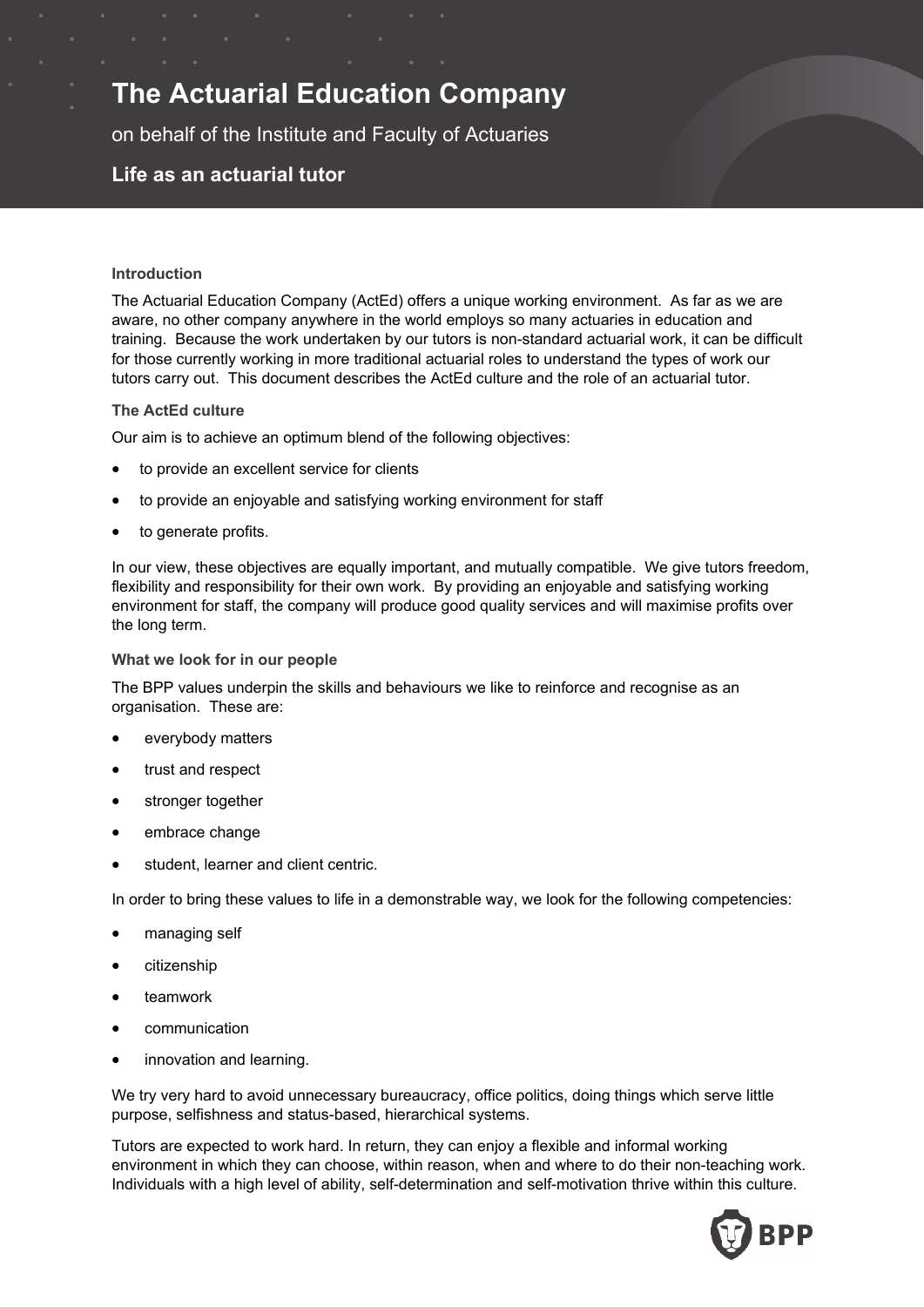#### **About ActEd**

ActEd is contracted to provide actuarial tuition for students on behalf of Institute and Faculty Education Ltd (IFE), a subsidiary of the Institute and Faculty of Actuaries (IFoA).

ActEd is a subsidiary of BPP Actuarial Education Ltd, part of the BPP Professional Education Group. ActEd only provides tuition services to assist student actuaries with their professional exams. Through BPP, we also:

- support actuarial apprenticeships
- support students studying for the Certified Actuarial Analyst qualification
- develop and run training courses for the financial services industry
- provide educational input to existing in-house training programmes
- assist other global actuarial professions with the education of their students.

### **How do ActEd tutors spend their time?**

An ActEd tutor's life is varied, and to a large extent, under their own control, so it is difficult to generalise. We currently have a team of over 30 tutors plus around 16 support staff, but we also share many resources with other parts of BPP. The main activities of an ActEd tutor are:

- writing new or updating existing ActEd study materials
- reviewing course material that other ActEd tutors have produced
- teaching small groups of actuarial students face-to-face and online (this can involve a lot of travelling to the major UK cities and also to Dublin).

In addition, tutors are involved in:

- producing pre-recorded online tutorials
- preparing for tutorials (by reading the ActEd notes and wider sources, watching other ActEd tutors teach *etc*)
- marking students' scripts
- answering students' technical queries posted on discussion forums
- participating in meetings to plan ActEd's future strategy (*eg* what services we should offer in the future, how we can improve our services)
- getting involved in running the business.

#### **What are the students like?**

Actuarial students are intelligent and very motivated, which makes teaching them both rewarding and enjoyable. We get student feedback on every tutor, which is collected anonymously and discussed within the team. We make sure that new tutors have plenty of time to prepare for teaching and to watch other tutors in action before they start to teach for themselves. Students will quite rightly criticise tutors who do not meet the standard that they expect – that's why we recruit new tutors very carefully. All our tutors appreciate receiving enthusiastic positive feedback from their clients, and we generally receive outstanding feedback on the tutorials we run.

#### **How much teaching will I be expected to do?**

A typical workload might involve around 80 days of teaching per year. The example below shows how this teaching workload may be spread over the year. A tutor might teach three or four different subjects, although new tutors usually only start with one or two subjects in their first teaching session.